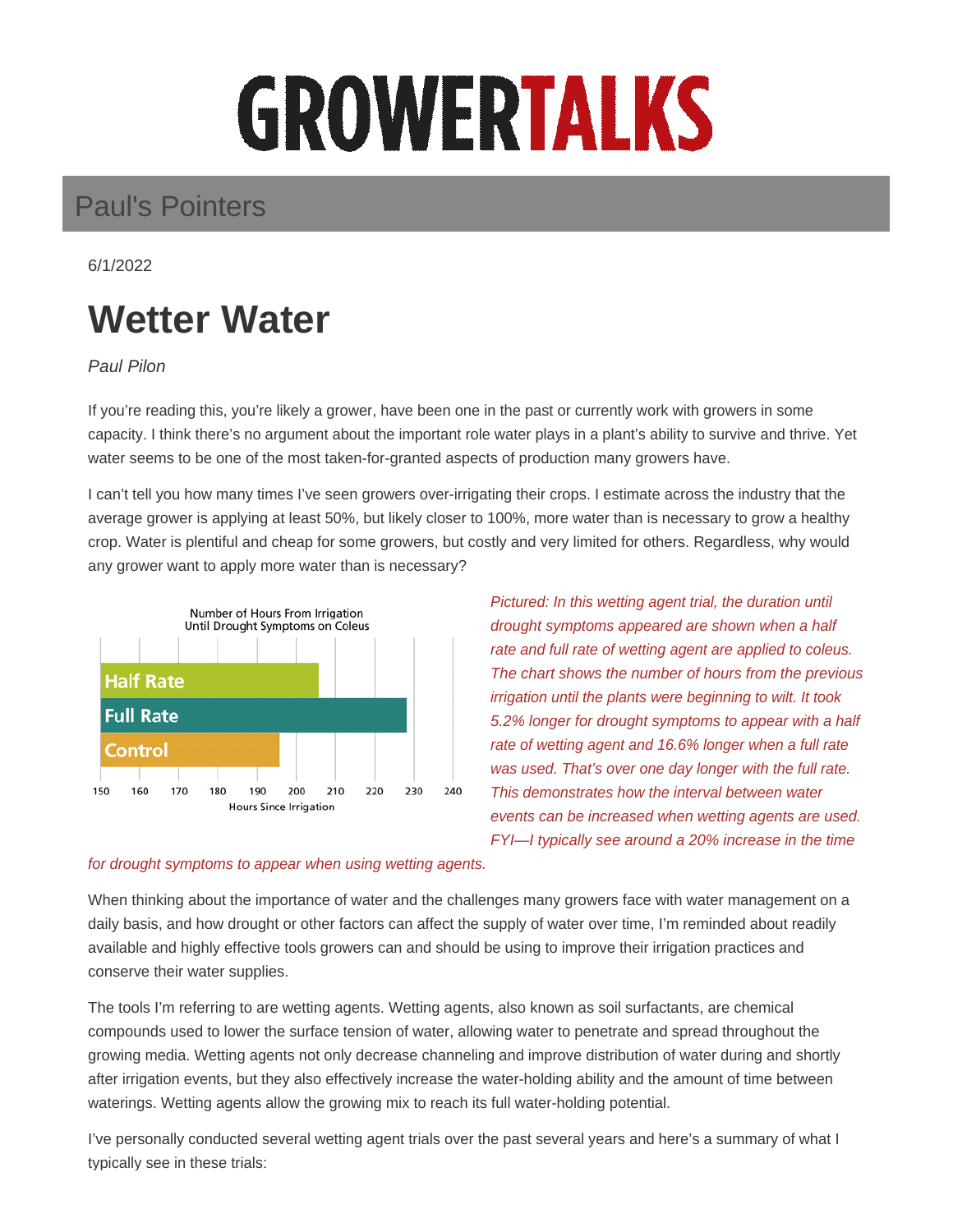1) Wetting agents only slightly improve the water-holding ability of the growing mix. I typically see a 2% to 5% increase by weight when using wetting agents. This may seem surprising, but I've never experienced higher increases than these.

2) Crops treated with wetting agents take longer to dry down than crops without them. The duration varies by the type and size of the plant, with the environmental conditions, and the type and rate of wetting agents being used.

3) The amount of water to grow crops can be reduced by 25% to 40% when wetting agents are applied. This reduction occurs by the faster rewetting

during irrigation events and by the increased interval between irrigations (wetting agents help mixes hold water longer).

These are some pretty compelling reasons to use wetting agents. Still not convinced? Please allow me to continue.

Wetting agents not only allow water to be distributed evenly, but they also help to prevent over-saturation and increase air-to-water ratios in the root zone. This is the most common misunderstanding growers have about wetting agents. After the substrates reach their capacity, wetting agents also help to improve drainage and increase the amount of air that's in the root zone at container capacity. Wetting agents do NOT decrease air space or cause saturated conditions; the physical properties of the growing mix do that.

### **How and when to use wetting agents**

• If you're using a peat-based growing mix, it likely already contains a wetting agent. However, many bark-based growing mixes do not contain wetting agents and would benefit from adding them prior to planting.

• Most wetting agents will provide the benefits mentioned above for around eight weeks. If you're growing short-term crops (eight weeks or less), there's likely no need to apply additional wetting agents.

• Wetting agents can be applied to long-term crops (those taking eight weeks or longer to produce) to retain the benefits they offer. Consider applying wetting agents six or eight weeks after a long-term crop is started.

• It's highly beneficial to apply wetting agents to crops that have been overwintered. This helps to alleviate much of the moisture variability that occurs from pot to pot when the plants resume growing in the spring.

• If you're like me, you have several overwintered crops, short-term and long-term crops being produced simultaneously in the spring. Once the initial wetting agent charge is provided to the new plantings and carry-over crops, I find it beneficial to inject a low concentration of wetting agents into the irrigation water to ensure the benefits of the wetting agents are sustained over time.

• If you're on the fence about using wetting agents in the early spring or into the fall fearing that the crops may stay wet during the extended periods of cloudy weather, but still want to reap the benefits, consider applying wetting agents using low rates continuously from mid-April through mid-August or so. This way, you'll use less water during the warmest months of the year.

• You won't realize a reduction in watering if you don't change your watering habits. For example, if you have the irrigation set on timers to run every day for 30 minutes before the use of wetting agents, and you keep watering for 30 minutes every day when using them, of course there won't be a reduction in the amount of water applied to the crops. If you don't think you can water every other day, consider decreasing the irrigation times by 10% increments until the containers don't get fully wet following the irrigation.

I'm not an advocate for using wetting agents because I heard a good sales pitch or because I needed to conserve